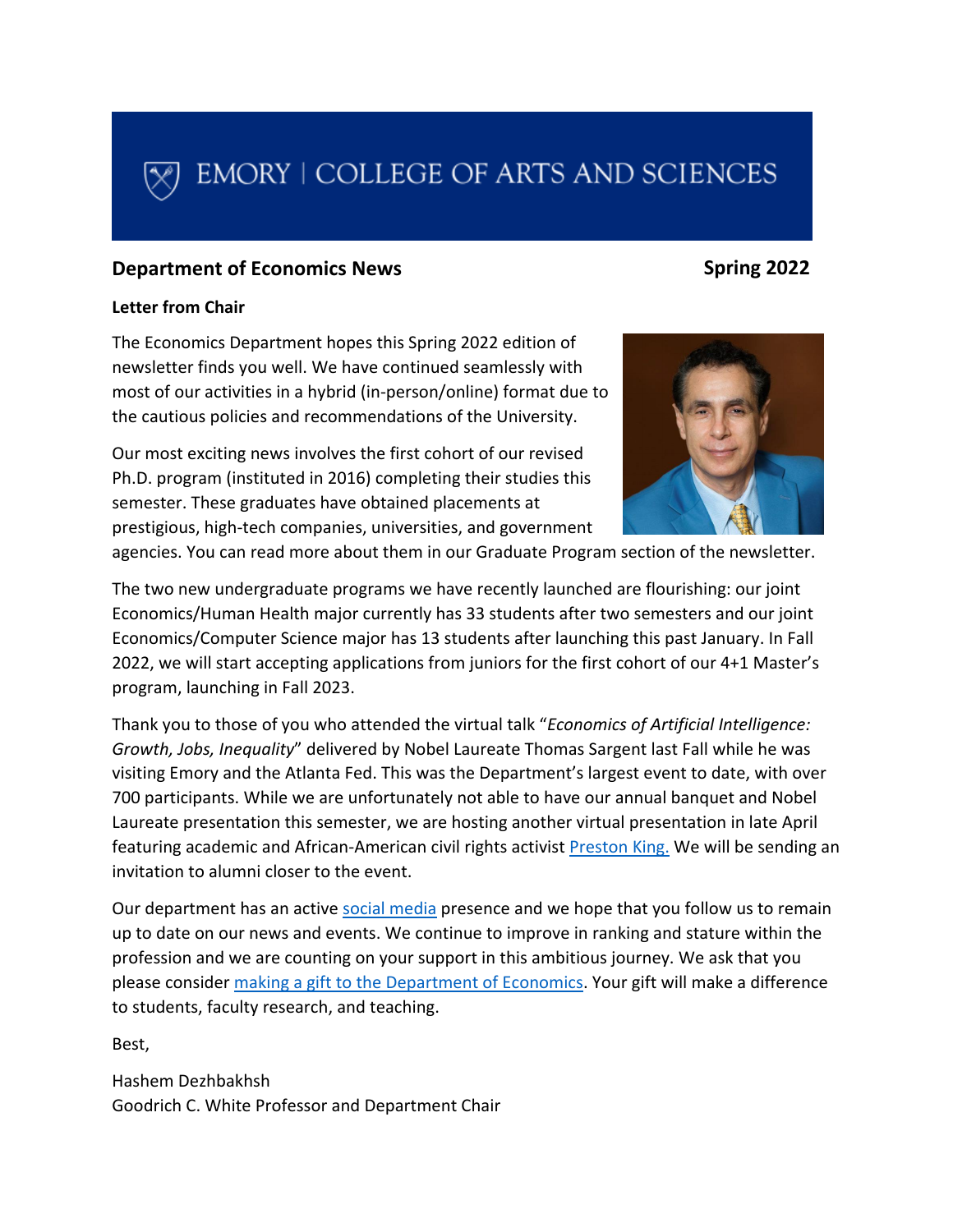# **Alumni News and Note**

Recent Alumni Accomplishments:

- [Joanna Shepherd](https://law.emory.edu/faculty/faculty-profiles/shepherd-j-profile.html) 02G (pictured right) was appointed as vice dean of Emory Law School. She is an alumni of our Economics Ph.D. program.
- [Doug Shipman](https://news.emory.edu/stories/2021/12/er_shipman_atlanta_city_council_president_02-12-2021/campus.html) 95C won the seat of Atlanta City Council president in the November 2021 runoff elections.
- Julia Thayne DeMordaunt 09C joined RMI, a non-partisan, non-profit organization transforming global energy systems, as the Principal of Urban Transformation.



- Taos Wynn 06Ox 09C was named to Georgia State University Alumni's 40 Under 40 Class of 2022. He completed his MPA/JD at Georgia State in 2021.
- In collaboration with the Office of Advancement and Alumni Engagement, we held the 4th Annual Professional Pathways conversation via Zoom. The alumni who participated in this panel were:
	- o Justin Campagna 16C: Investment Analyst, ARISTA Consulting Group
	- o Leigh Horn 12B: Senior Manager, PwC
	- o Razeen Kabir 07C: Associate Director, MetLife Investment Management
	- o Michael Katzman 90C: Director, Public Government and Regulatory Affairs at Blue Cross Blue Shield of Massachusetts
	- o Federico Persico 06C: Managing Director Head of Business Development and Investor Relations, Tilden Park Capital Management
	- o Mohna Shah 01C: Director of Operations, Motley Fool Wealth Management
- The Department hosted an information session for our new Economics/Computer Science joint major that featured two alumni who double majored in Economics and Computer Science who are flourishing in their next steps after Emory: Junyuan Ke 18C, Ph.D. Candidate at Simon Business School at the University of Rochester, and Scott Weitzner 18C, Associate Quantitative Developer at BlackRock.
- Jessie Zhao 19C, Analyst, NERA Economic Consulting, presented a career preparation workshop for current Economics students who have an interest in economic consulting.
- Scott G. Parent 13Ox 15C was promoted to Data Products Lead at Understood.
- Two Emory Economics alumni were featured in Emory's 40 Under 40: [Logan Gans 07C](https://together.emory.edu/alumni/awards/40-under-forty/logan-gans) and [Amrit Kapai 08C.](https://together.emory.edu/amrit-kapai-08c) Congratulations to Logan and Amrit on their outstanding professional accomplishments.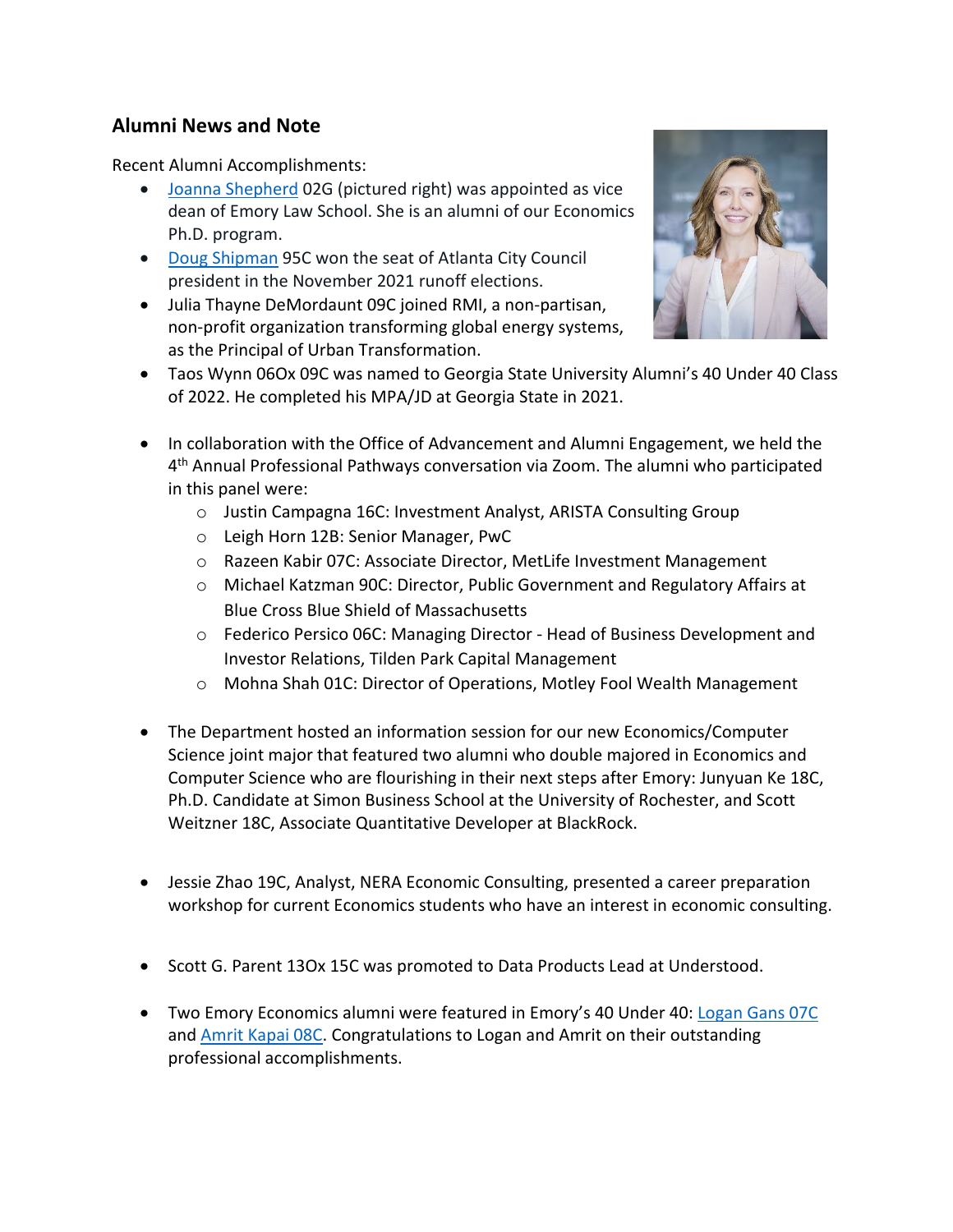• If you are interested in networking or mentorship opportunities, update your contact [information.](https://economics.emory.edu/alumni/alumni-engagement.html) Submit your career development news t[o eeichin@emory.edu](mailto:eeichin@emory.edu) to be featured in a future newsletter and please do not hesitate to reach out if you have internship or job opportunities at your organization to share with current students.

#### **Recent Faculty Achievements**

- [Sara Markowitz](https://economics.emory.edu/people/faculty/biography/markowitz-sara.html) was named the Winship Distinguished Research Professor of Economics by Emory University, a recognition honoring achievement and to further scholarly research and research-based teaching.
- [Ian McCarthy](https://economics.emory.edu/people/faculty/biography/mccarthy-ian.html) was appointed as an NBER Research Associate. The National Bureau of Economic Research [\(NBER\)](https://www.nber.org/about-nber) is a private, nonpartisan organization that facilitates cutting-edge investigation and analysis of major economic

issues. It disseminates research findings to academics, public and private-sector decision-makers, and the public by posting more than 1,200 [working papers](https://www.nber.org/papers) and convening more than 120 scholarly [conferences](https://www.nber.org/conferences) each year.

• [Stefan Hoderlein](https://economics.emory.edu/people/faculty/biography/hoderlein-stefan.html) has received the "Econometric Theory Multa Scripsit Award" on account of his cumulative contributions to the Journal of Econometric Theory. Such contributions that have helped econometrics grow into the huge subject area in economics that it is today and have been instrumental in helping individual econometric fields grow to maturity, especially during the last two decades.

# **Graduate Program**

• Congratulations to our 2021-2022 graduate students on their placements: [Carlos Ballesteros-Ruiz](https://economics.emory.edu/people/grad-students/ballesteros-ruiz-carlos.html) 20G 23G (Assistant Professor, EAFIT, Colombia); [Cheng Ding](https://economics.emory.edu/people/grad-students/ding-cheng.html) 20G 23G (AI & Data Science Associate, JP Morgan Chase); [Carla](https://economics.emory.edu/people/grad-students/moreno-carla.html)  [Moreno](https://economics.emory.edu/people/grad-students/moreno-carla.html) 19G 22G (Assistant Professor, Department of Economics, Loyola Marymount University)[; Diego Rojas](https://economics.emory.edu/people/grad-students/rojas-diego.html) 20G 22G (Economist, Amazon); [Kaylyn Sanbower](https://economics.emory.edu/people/grad-students/sanbower-kaylyn.html) 20G 22G (Economist, U.S. Department of Justice); Xi Wu 22G (Data Scientist, Facebook); Yiging Xiao 19G 22G (Assistant



Professor, Peking University, China); [Sam Wunderly](https://economics.emory.edu/people/grad-students/wunderly-sam.html) 20G 22G (Postdoctoral Fellow in Economics, Emory University, Provost's Fellow in Economics); [Aliaksandr Zaretski](https://economics.emory.edu/people/grad-students/zaretski-aliaksandr.html) 22G (Lecturer/Assistant Professor in Economics, School of Economics, University of Surrey, U.K.)

• [Alexandra Manta](https://economics.emory.edu/people/grad-students/manta-alexandra.html) 21G 24G had her paper "Estimating Social Effects in a Multilayered [Linear-in-Means Model with Network Data"](https://doi.org/10.1016/j.spl.2021.109331) accepted for publication at Statistics & Probability Letters.

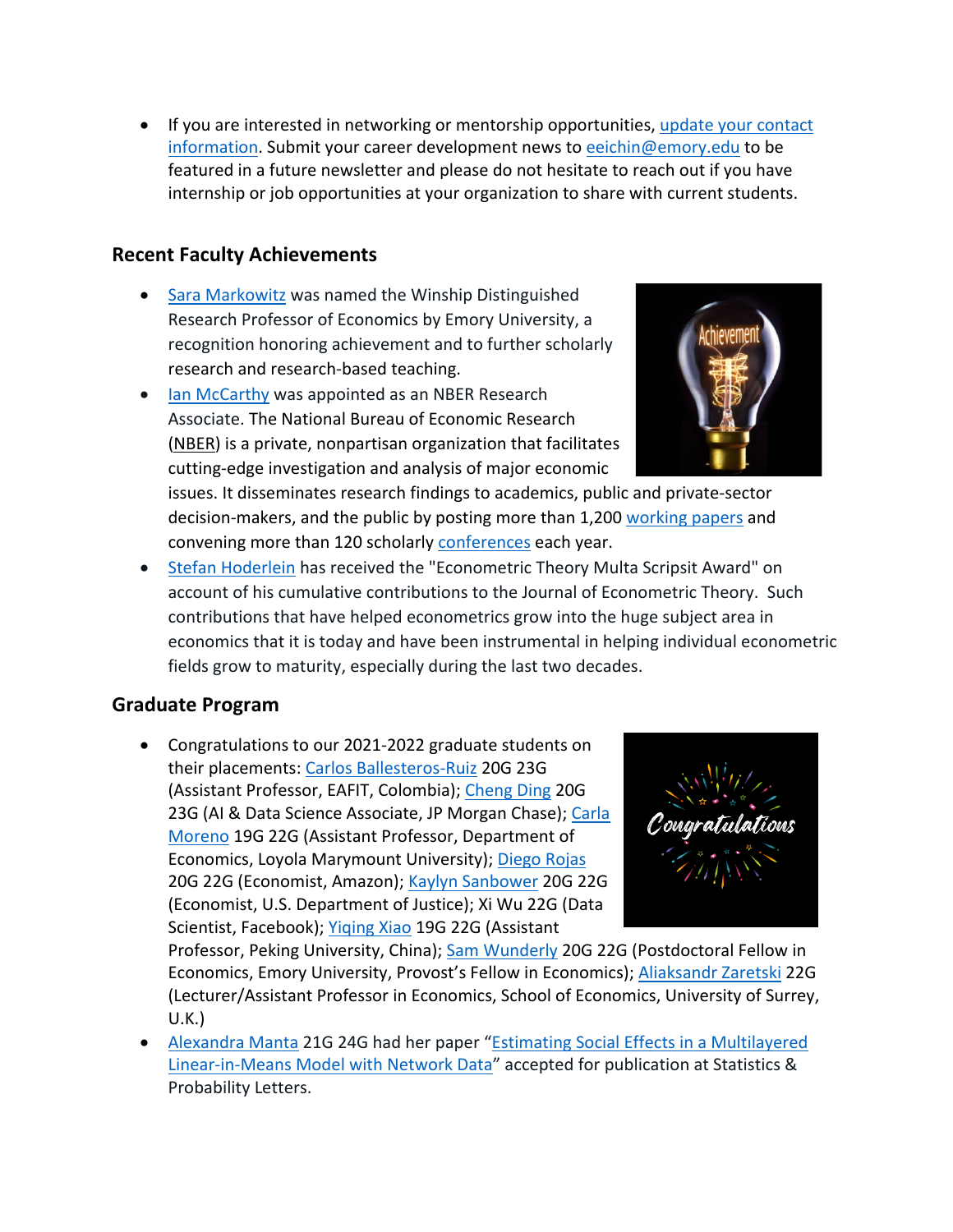- [Carla Moreno](https://economics.emory.edu/people/grad-students/moreno-carla.html) 19G 22G got her paper, "Financial Sustainability of Public Pensions in Cuba: The Impact of Aging, Structural Reforms, and the Economic Crisis" accepted for publication in The International Social Security Review.
- [Juan Estrada](https://economics.emory.edu/people/grad-students/estrada-juan.html) 20G 22G presented his solo-authored paper, "Causal Inference in Multilayer Social Networks," at the [European Winter Meeting of the Econometric](https://www.ub.edu/school-economics/ewmes#1626327056973-36efea4a-c997)  [Society 2021](https://www.ub.edu/school-economics/ewmes#1626327056973-36efea4a-c997) on December 13-15, 2021 and at the [16th Annual Economics Graduate](https://sites.wustl.edu/egsc/about/)  [Student Conference](https://sites.wustl.edu/egsc/about/) of Washington University in St. Louis on October 23, 2021.
- [Carlos Ballesteros-Ruiz](https://economics.emory.edu/people/grad-students/ballesteros-ruiz-carlos.html) 20G 23G who presented his paper, "Go your own slope!: Macroeconomic effects of Basel III liquidity regulations in emerging and developed economies" at The International Finance and Banking Society (IFABS) [Oxford 2021](https://www.ifabs.org/copy-of-ifabs-oxford-call-1)  [conference](https://www.ifabs.org/copy-of-ifabs-oxford-call-1) on September 14, 2021 and at [Raise Seminar](https://sites.google.com/view/raiseminar/home?authuser=1) (Research Assistants Seminar in Economics) on September 8, 2021.
- [Aliaksandr Zaretski](https://economics.emory.edu/people/grad-students/zaretski-aliaksandr.html) 22G was selected by the Emory Center for Digital Scholarship (ECDS) as the Data Services Graduate Fellow for 2021-2022.
- [Kaylyn Sanbower](https://economics.emory.edu/people/grad-students/sanbower-kaylyn.html) 20G 22G for being awarded a Humane Studies Fellowship from the Institute for Humane Studies at George Mason University. She also participated in the [Computational Social Science Workshop and Datathon](https://sites.google.com/view/css-workshop-datathon/home?authuser=0) on August 9-13, 2021 and was awarded a grant from the data-thon to continue her work.

# **Undergraduate Program**

- Every year the Emory Alumni Board and Student Alumni board recognize the success of outstanding students and identify emerging leaders from the current senior class through [100 Senior Honorary.](https://together.emory.edu/alumni/awards/student-awards-scholarship/100-senior-honorary) We congratulate these Economics majors/minors as part of this year's 100:
	- o Yuanlong Dai 22C
	- o Nicole El Mann Cohen 22B
	- o Ben Levitt 22C
	- o Tara Martin 22C
	- o Seong Ryoo Ryeol 22B
	- o Stephanie Zhang 22C
- Vanessa Goris 23C was selected to participate in Caltech's 2nd Annual FUTURE Ignited [program,](https://sfp.caltech.edu/diversity-equity-and-inclusion-programs/futures-ignited/purpose) a one-day online virtual conference on October 2, 2021. The goal of FUTURE Ignited is to support the ambitions of aspiring young scientists of color, who will go on to become part of a diverse generation of scientific leaders.

**100 SENIOR HONORARY**